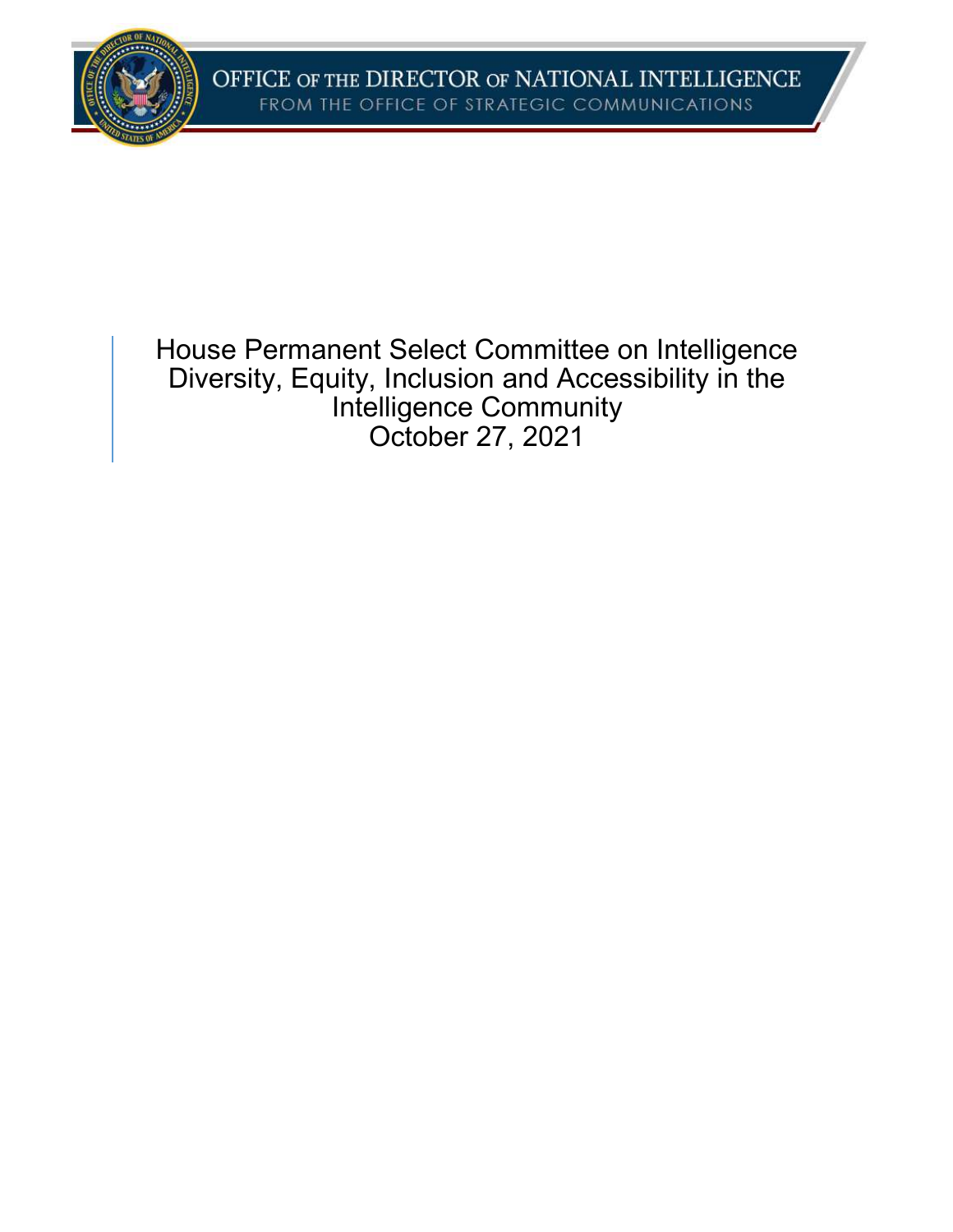Chairman Schiff, Ranking Member Nunes, members of the Committee, thank you for the opportunity to join you today. It's an honor to be here with my colleagues to discuss the work we have ahead of us to advance diversity, equity, inclusion, and accessibility – or  $D-E-I-A$  – in the IC.

While we have exceptional leaders within the IC who are committed to promoting DEIA, many of whom have worked hard to achieve the progress we have made thus far on these issues over the last many years, we know we have a great deal of work ahead of us. These leaders know that it is not only essential to our mission and our values but to who we are as a nation. Promoting diversity – ensuring that we reflect the country we serve – is a responsibility we carry as public servants.

Moreover, it is fundamental to our national security. Ensuring that we have an IC workforce made up of people who think differently, see problems differently, and overcome challenges differently, is a prerequisite to our success. Their creativity makes us smarter, more innovative, and more successful. And that makes our nation safer and more secure against the array of adversaries and the foreign threats we face.

Currently, however, the Intelligence Community is not where it needs to be.

Minorities, women, and persons with disabilities are far better represented at the lower GS-level ranks than at the senior executive levels, suggesting better success at recruiting than retaining and promoting. And even so, when you look at the recruiting, we consistently see a gap between recruiting and hiring minorities. While we have collected and analyzed far more demographic data than I have time to present in this statement, let me provide a few points that may be helpful.

• In FY2020, the percentage of minorities in the Intelligence Community stood at 27 percent - an increase from 26.5 percent in FY2019, continuing a positive trend since FY2016.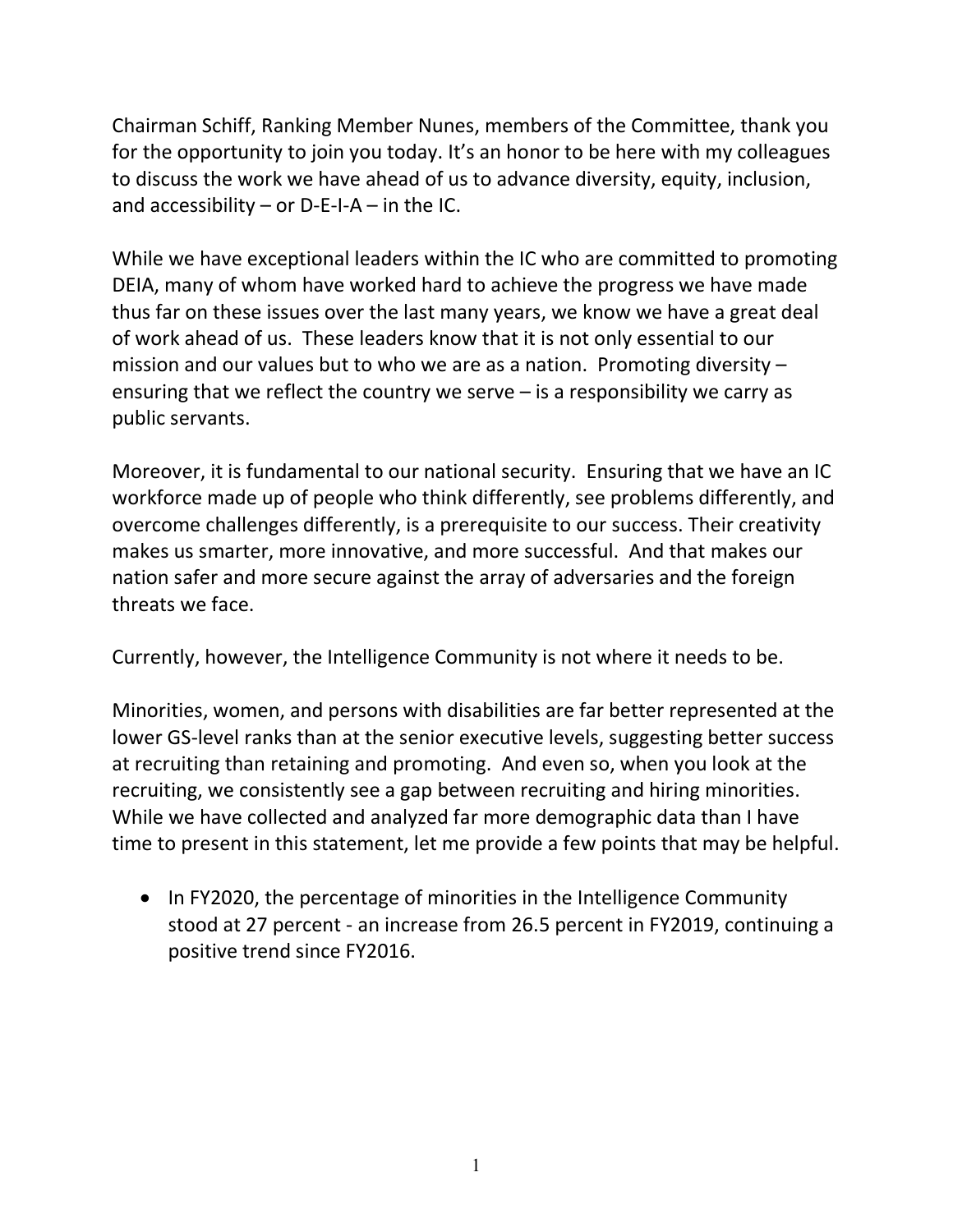- But as you examine the senior levels of service, the data shows the numbers of minorities in leadership get progressively lower. Across the IC, the percentage of minorities at the senior executive level stands at just 15.4 percent.
- And at ODNI, we lag behind the rest of the IC. Minorities comprise 20.5 percent of our workforce -- 6.5 percent below the IC average although the percentage of minorities at the senior executive level in the ODNI is 1.3 percent higher than the IC average at 16.7 percent.
- In FY2020 the percentage of women in the Intelligence Community stood constant at 39.3 percent - about the same as the year before, after showing a small gain in FY2018.
- Within ODNI, the percentage of women has grown incrementally for the past five years, increasing by 0.4% in FY2020 over the previous year. While still higher than the IC average, that percentage still lags behind women in the Civilian Labor Force at 47%.

While we have seen some positive trends, we need to improve. Here's some of what we are doing to change the situation. I look forward to getting your thoughts and advice on this issue, and I very much appreciate your spending time on it with us.

Early this year we split the IC EEOD into two offices, the Office of Equal Employment Opportunity, and the new Office of IC Diversity, Equity, and Inclusion (IC DEI), so that we would have an office fully dedicated to diversity, equity, and inclusion. We also created a new enterprise-wide role, the IC Accessibility Executive, and stood up the ODNI Diversity and Inclusion Group to address DEIA within ODNI.

## Recruitment

Two of our highest organizational priorities are recruitment that includes underrepresented communities, and retention of people who are under-represented in our workforce. Both Dr. Dixon, my Principal Deputy, and I have worked to recruit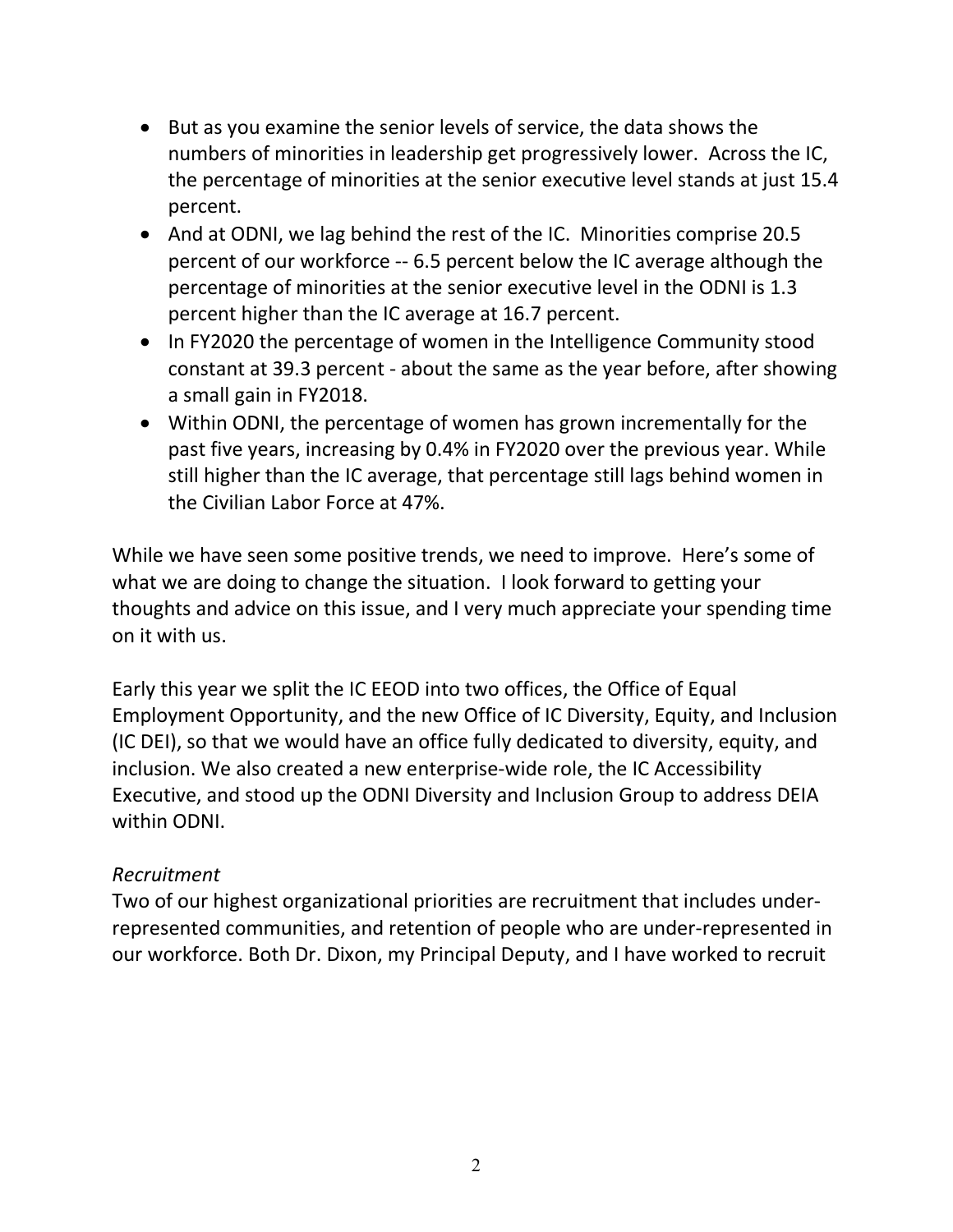at colleges and high schools where we can reach these communities and expand our overall applicant pool.

 Just recently, I visited our partner school, Florida International University, which is primarily comprised of Hispanic students, and Dr. Dixon visited Harris Stowe State University, a Historically Black College and University (HBCU) in St. Louis.

Of course, we know that our individual efforts will not be enough. We need institutional growth to achieve our goals, so we have taken the following measures.

- Across the IC, we have empowered advisory bodies such as the IC Equal Employment Opportunity and Diversity (IC EEOD) Council, and the IC Chief Human Capital Council to focus on these issues.
- IC elements are collaborating in joint outreach and recruiting in underrepresented communities to reach more candidates.
- The IC Centers for Academic Excellence program is being strengthened to increase our reach with more formal marketing, university engagement and recruitment strategies in coordination with IC elements.
- We have also formed new partnerships across academia, industry, and government with organizations like the American Indian Science and Engineering Society (AISES) -- a national, non-profit focused on increasing STEM involvement for Indigenous peoples of North America and the Pacific Islands and Advancing Minorities' Interest in Engineering, which provides a direct connection to accredited engineering schools at top-rated HBCUs.

Finally, through initiatives such as ODNI's "Adopt a High School" program, we are not just focusing academic outreach on colleges and universities, we are inspiring under-represented communities at the K–12 levels as well.

There is a lot more we can do, but we need your help with changing policies that hinder program execution. For instance, in a community that prioritizes resources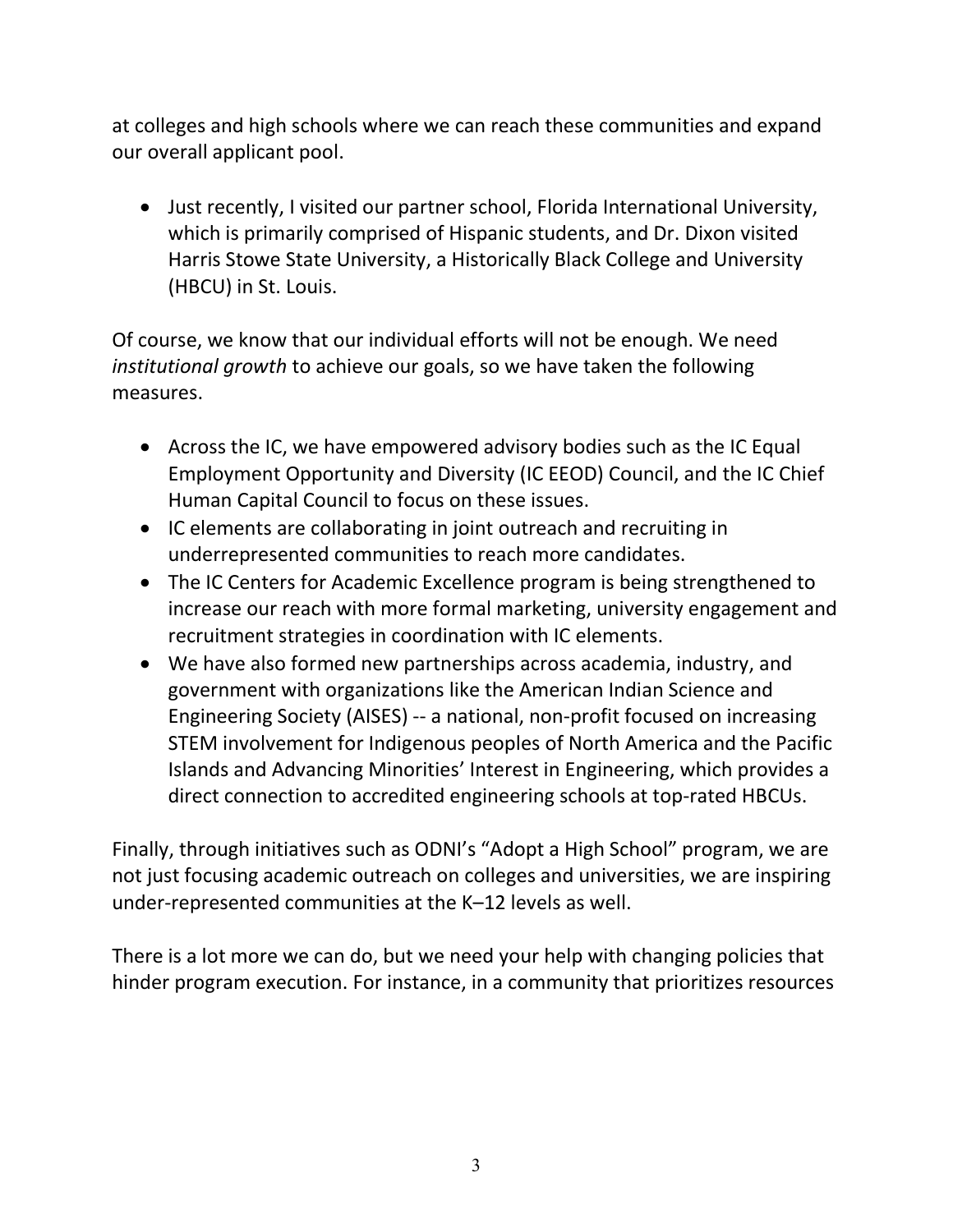by mission, we found that policies that govern how we can allocate our recruiting dollars can actually hinder recruiting.

For example, if one of our IC mission partners lacks the resources to send a recruiter to an event with an outreach partner, ODNI is prohibited from using its available resources to include them. This is an area where we could use help from Congress, and we appreciate the Committee's inclusion of the Administration's proposal to provide new authorities to ODNI in this area in the FY22 Intelligence Authorization Act.

## Retention

Our other organizational priority is to retain our employees after hiring them, and we've learned through pulse surveys, exit interviews, and retention inquiries something about why people stay and leave.

We found that the most common reason people leave the organization is a lack of promotion opportunities. Other causes of low retention include:

- lack of fairness and equity in the workplace;
- Insufficient mentoring and guidance; and
- A lack of identification with the greater organization.

We listened to the voices of those surveyed and we are addressing these issues with employee-led organizations, and taking measures to promote fairness and equity and deliver anti-harassment training.

The Intelligence Community sponsors six IC Affinity Networks (ICANs) that are employee-led, voluntary organizations that foster workplace inclusion and collaborate with IC leaders on improving policies to help connect employees to the community. They include the:

- Latino Intelligence Network (LINK)
- Women's Intelligence Network (WIN)
- Asian American and Pacific Islander Affinity Network (APAN)
- African American Affinity Network (AAAN)